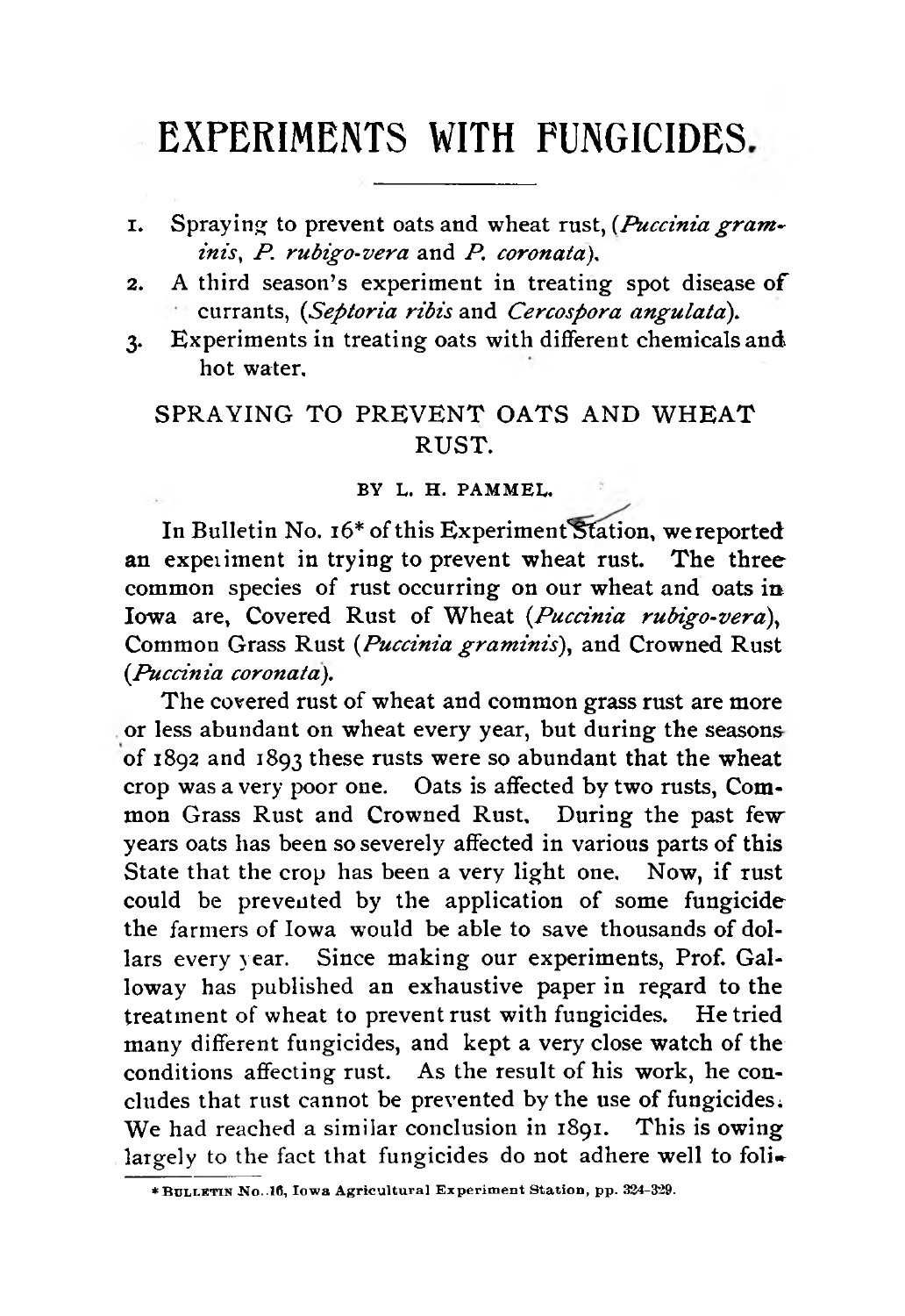**age and is spread over the leaf very unevenly; again, grains are constantly growing till the flowering period has passed.** While the older leaves may have an abundance of the fungi**cide adhering, the new leaves in the intervening period will have none, unless applications are made very frequently, even then it would be possible for some of the spores to germinate and work their way down into the interior of the tissues.**

**In the spring of 1893 we repeated our experiments with** wheat, and also made some experiments with oats. We aimed **to apply once in ten days, but owing to rains the intervening time was less than ten days on an average. They were sprayed till the flowering period. The experiments were made in two series, using Bordeaux mixture of the following formula:**

Copper sulphate, finely pulverized, 6 pounds. Dissolved in 8 gallons of water. Water, 37 gallons. Unslacked lime, 4 pounds. Molasses, 10 pounds. Ammonial carbonate of copper as follows: Ammonia, 3 pints. Carbonate of copper, 5 ounces. Molasses, 10 pounds.

**Treatment with wheat began in May; oats about a week later. The Bordeaux mixture with molasses spread evenly over the surface, but from the first the leaves were injured, the tips becoming brown. The first application of Bordeaux mixture on wheat was made on May 13; second, May 18; third, June 3; fourth, June 7; fifth, June 10. Rust appeared on sprayed June 12; sprayed again on June 17. Bordeaux mixture was applied to oats when two or three inches tall. Applications were made as follows: June 1, 3, 5, 7, 10 and 17. Ammoniacal carbonate of copper on oats did not injure** the leaves. We always aimed to apply immediately after a **rain, the rain having a tendency to wash off the fungicide.** The application of this fungicide was made on the same dates, **although oats were still growing we ceased to apply, on account of the abundance of rust.**

**The results turned out as we expected; there being no appreciable difference between sprayed and check plants. Our foimer conclusions are, therefore, fully substantiated, and we**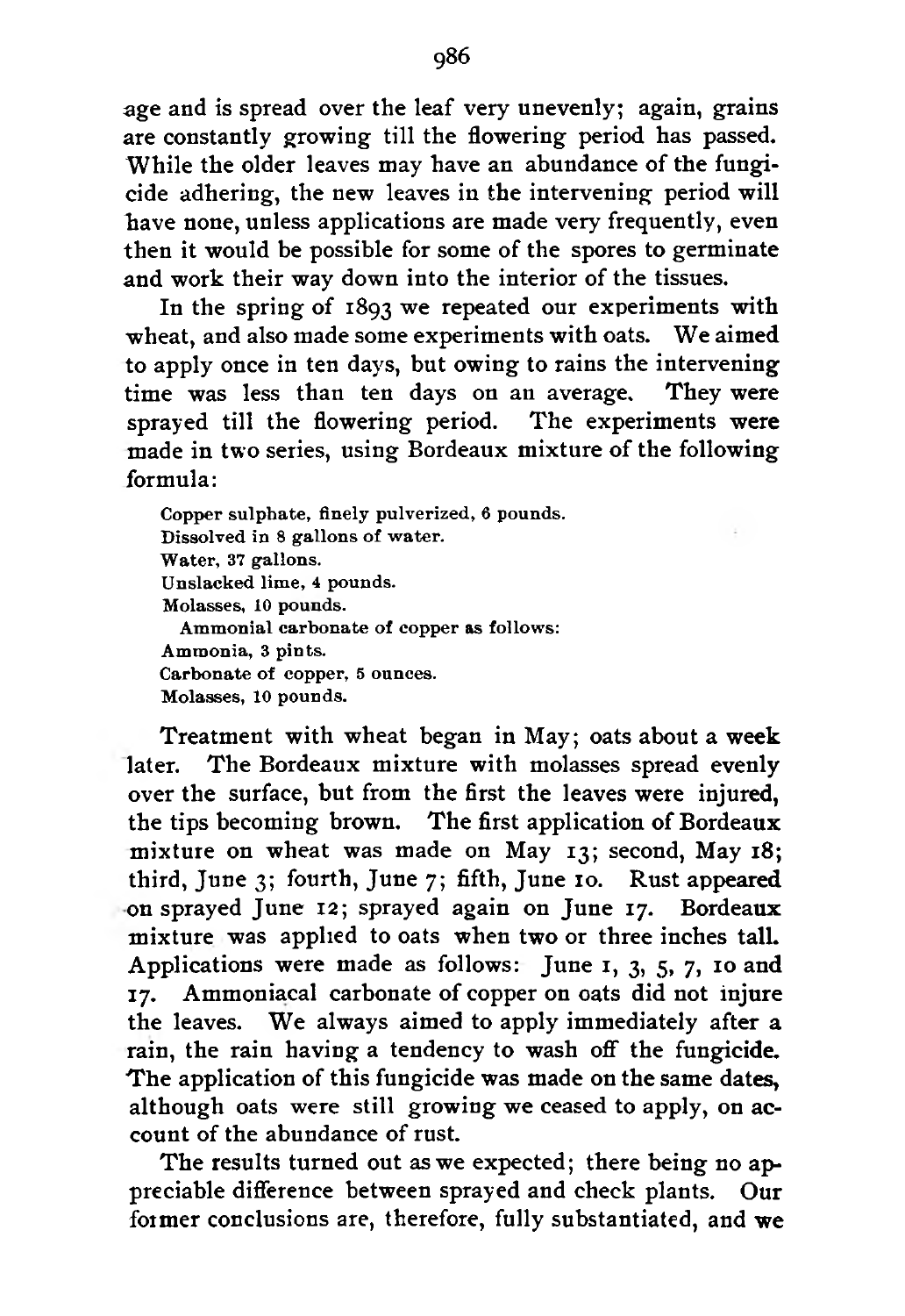**must experiment along other lines. Some of these experiments are now in progress.**

## A THIRD SEASON'S EXPERIMENT IN TREATING SPOT DISEASES OF CURRANTS.<sup>1</sup>

## BY *L.* H. PAMMEL.

We used two fungicides, Bordeaux mixture and ammon**iacal carbonate of copper. We have reported on the success**ful treatment of currants in two of the Bulletins of the Ex**periment Station.**

**In the experiments of 1891 there was a positive gain with Bordeaux mixture and ammoniacal carbonate of copper. In 1891 the rains occurred at less frequent intervals than in 1891. In 1892 we summarized our work with Bordeaux mixture and ammoniacal carbonate of copper as follows :**

**" From these experiments we may conclude that in rainy seasons Bordeaux mixture is more efficacious than ammosiiacal carbonate of copper, or at least in the proportions used above. After rains none of the ammoniacal solution could be seen on the leaves, yet Prof. Patrick, who tested for** copper, found a very marked test for copper." Last season's **experiments were made to test the efficacy of ammoniacal carbonate of copper when molasses was added to the preparation. The season proved to be a very favorable one for such a test, as we had very frequent rains during the months of May, June and part of July.**

AMMONIACAL CARBONATE OF COPPER.

| Add water to make a thick paste. |  |
|----------------------------------|--|
|                                  |  |
|                                  |  |
|                                  |  |

**Applications were made as follows : June 6, 14, 17, 24, 30, July 6 and 19; making seven applications.**

**White and black currants were treated. Applications were made every fourteen days, modifying treatment accord-**

<sup>&</sup>lt;sup>1</sup> Septoria ribis and Cercospora angulata. Experiments made in 1891, BULLETIN No. 17, Currants, pp. 426 221, two plates. BULLET No. 17, Currants, pp. 426 221, two plates. Butcher and the Treat-<br>ment of Spot Disease of the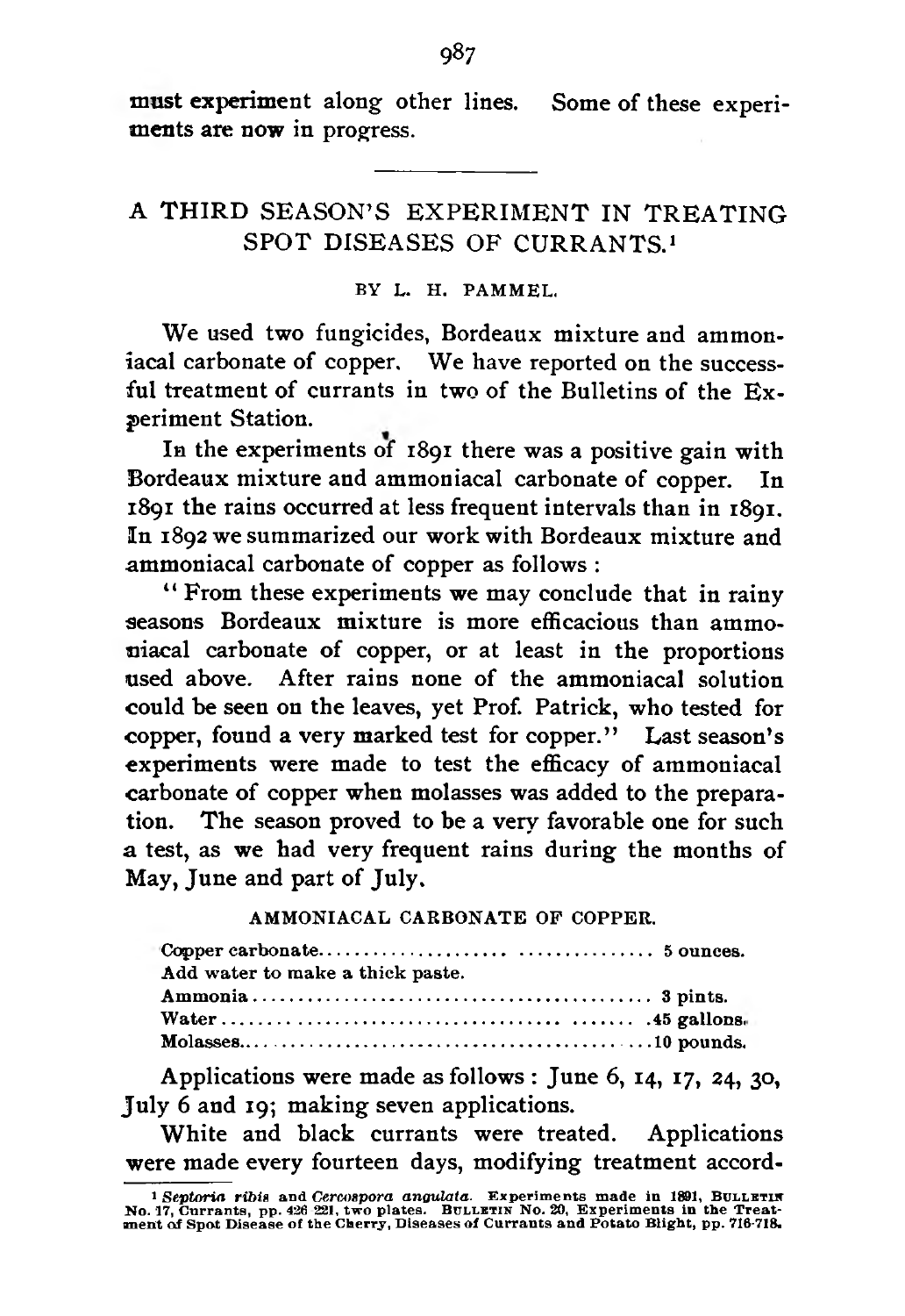**ing to condition of the weather, making somewhat more frequent applications during June and July. The treatment as heie outlined proved very effectual with both preparations. Currants retained their leaves to the end of the season, shownglfew affected leaves.**

**This spring the treated plants look better than checks; the leaves are greener in color and the treated plants are making better growth.**

**From these experiments we may safely conclude that these diseases can be prevented ; that the molasses did not injure the leaves as in oats. The experiment also shows that different plants behave differently with fungicides, some being more sensitive to copper compouftds than others, a fact which we noted some time ago with reference to corn and beans. The fungicides in these experiments were applied by Mr. D. B. Stanton.**

# EXPERIMENTS IN TREATING OATS WITH DIF-FERENT CHEMICALS AND HOT WATER.

BY F. C. STEWART AND L. H. PAMMEL.

**The subject of the influence of chemicals and hot water on the germination of cereals has considerable scientific interest as well as a practical bearing since it has been shown that hot water and chemicals applied to the seed will prevent some of the smuts. We give here a brief account of some of the experiments made in 1892, reserving for another paper a discussion of the general principles and reference to the literature on the subject. In this experiment oats was treated, with the following substances: hot water, ammoniacal carbonate of copper, Bordeaux mixture and ferrous sulphate.**

**The strength of fungicides will be found in the following formulae :**

AMMONIACAL CARBONATE OF COPPER.

Commercial ammonia. . 1 quart. Carbonate of copper.. 3 ounces. W ater.......................... 22 gallons.

BICHLORIDE OF MERCURY OR CORROSIVE SUBLIMATE.

**Bichloride of mercury, 200 grams, dissolved in a liter of concentrated hydrochloric acid. Five cubic centimeters of**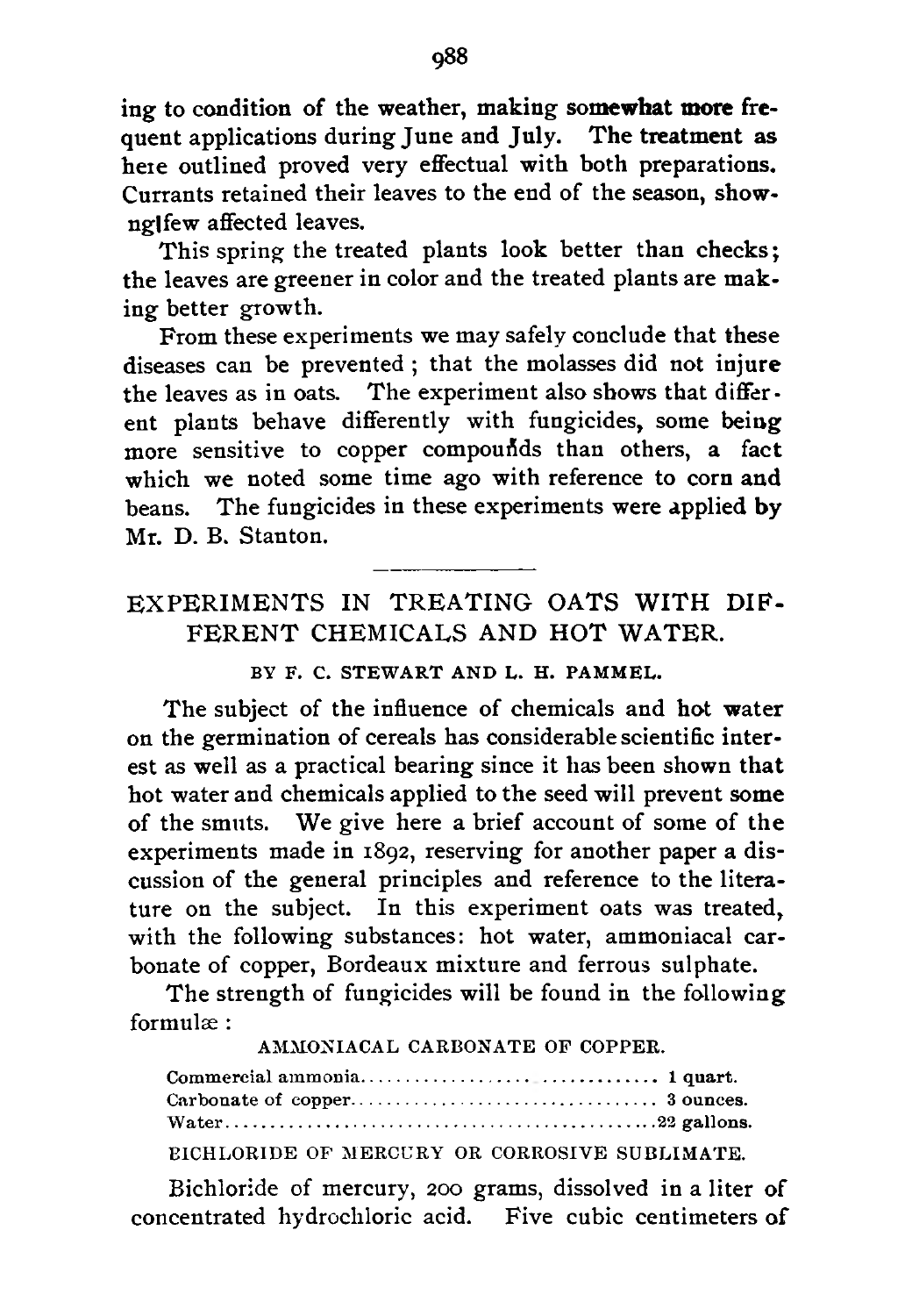**the above solution to one liter of water containing a small amount of acetic acid.**

#### BORDEAUX MIXTURE.

Sulphate of copper, 6 pounds. •Slacked lime, 4 pounds. Water, 23 gallons.

## FERROUS SULPHATE OR COPPERAS.

Ferrous sulphate, 12 parts by weight. Water, 1,000 parts by weight.

**The contact of solutions with seed was two and twentyfour hours, with the exception of Bordeaux mixture, which was two hours The seed was planted on April 18th; 125 kernels to the row. On the 27th of April the germination was as follows:** Contact **Contact** 

|                                                            | oonwaci oonwaci    |
|------------------------------------------------------------|--------------------|
|                                                            | 2 hours. 24 hours. |
|                                                            | $\bf{o}$           |
|                                                            | $\mathbf{0}$       |
|                                                            | 13.                |
|                                                            |                    |
|                                                            |                    |
|                                                            |                    |
| Hot water sprouted before planting113                      |                    |
|                                                            |                    |
|                                                            |                    |
| $\Delta u$ , Man File is a small constructed in $\Delta u$ |                    |

On May 5th the number germinated was as follows:

Ammoniacal carbonate of copper, two hours, 17.

On May 6th, 20; twenty-four hours, 0; the first seed coming up May 3d, Bichloride of mercury, 2 hours, May 5th, 96; twenty-four hours, May 5th, 16.

Ferrous sulphate, 2 hours, May 5th, 112; twenty-four hours, May 5th, 107.

Bordeaux mixture, 2 hours, May 5th, 117; twenty-four hours, May 5th, 113.

Hot water, 12 minutes, at  $53-54^{\circ}$  C May 3, 104; May 5th, 102. Check untreated, May 2, 116; May 5, 110.

**It is instructive to note the difference in height of the** plants under different treatment on May 5th and July 11th.

| May 5th.                                                                            | July 11th.  |
|-------------------------------------------------------------------------------------|-------------|
| Ammoniacal carbonate of copper, 2 hours. . 2.8 inch.                                | 38.2 inch.  |
| Ammoniacal carbonate of copper, 24 honrs.0.0 inch.                                  | $0.0$ inch. |
| Bichloride of mercury, $2 \text{ hours} \dots \dots \dots 2.4 \text{ inch.}$        | 42.6 inch.  |
|                                                                                     | 37.2 inch.  |
| Ferrous sulphate, $2 \text{ hours} \dots \dots \dots \dots \dots 3.1 \text{ inch.}$ | 42.0 inch.  |
| Ferrous sulphate, $24 \text{ hours}$ 2.6 inch.                                      | 40.5 inch.  |
| Bordeaux mixture, $2 \text{ hours} \dots \dots \dots \dots \dots 3.0 \text{ inch.}$ | 45.2 inch.  |
| Hot water 12 minutes, $52-54^{\circ}$ C0.0 inch.                                    | 46.0 inch.  |
| Hot water sprouted before planting3.2 inch.                                         | 44.6 inch.  |
| Check untreated2.8 inch.                                                            | 44.0 inch.  |